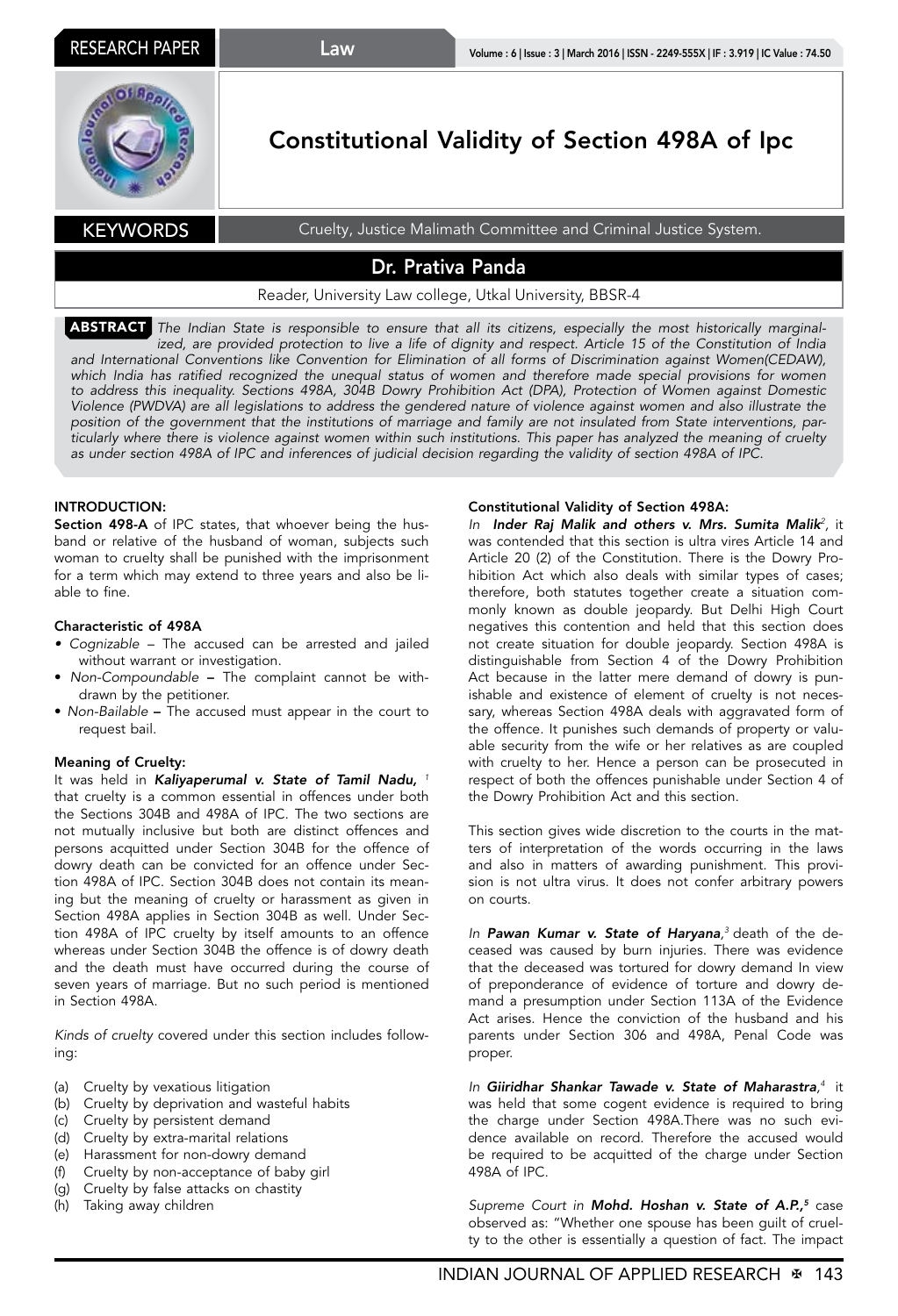of complaints, accusation or taunts on a person amounting to cruelty depends on various factors like the sensitivity of the victim concerned, the social background, the environment, education etc. Further, mental cruelty varies from person to person depending on the intensity of the sensitivity, degree of courage and endurance to withstand such cruelty. Each case has to be decided on its own facts whether mental cruelty is made out".

*In Ruchi Agarwal v. Amit Kumar Agrawal and others,6* Supreme Court has quashed the criminal complaint alleged offences under Section 498A, 323 and 506 IPC, and Section 3 and 4 of Dowry Prohibition Act on the ground of lack of territorial jurisdiction. It would be an abuse of process of court if a criminal proceeding from which this appeal arises is allowed to continue.

*In Sushil Kumar v. State of Haryana,7* Supreme Court held that in absence of any evidence to show that victim was subjected to cruelty or harassment soon before death, no offence under Section 304B is made out. Absolutely no evidence of coercion, conviction under Section 498A becomes unwarranted. Convictions and sentences of appellant set aside.

*The State of Andhra Pradesh v. Raj Gopal Asawa and another,8* the Supreme Court held that Sections 304 B and 498 A of IPC, Section 113 B conjoint reading shows that there must be material to show that soon before her death the victim was subjected to cruelty or harassment.

In Hans Raj v. State of Haryana,<sup>9</sup> it was held by the Supreme Court that having regarded to the fact of the case, though the prosecution failed to establish the offence under Section 306 IPC, the evidence on record justified the conviction of the accused under Section 498A of IPC.

*Nallam Veera Stayanandam and others v. High Court of Andhra Pradesh,<sup>10</sup>* Presumption under Section 113B of the Evidence Act is available to the prosecution; first dying declaration is accepted Secondly presumption stands rebutted. Unless the prosecution is able to establish that the cause of death was not accidental by evidence other than the dying declarations, the prosecution case under Section 304B IPC as against the appellants must fail. On facts of the evidence Supreme Court held that conviction of accused under Section 498A, IPC is justified.

*In Balbir Singh v. State of Punjab, <sup>11</sup>* the Supreme Court held that in view of the fact that victim was rescued by neighbor. Case of suicide must be ruled out and the conviction of the accused under Section 302 IPC was held proper. However, in view of inconsistencies between two dying declarations benefit of doubt must be given to mother –in-law as for the offence under Section 302 IPC. is concerned. However conviction of both the accused under Section 498A was held proper. It was also made clear that only because dying declaration was not recorded by a magistrate it by itself may not be a ground to disbelieve entire prosecution case.

**In Surender v. State of Haryana**<sup>12</sup> the Supreme Court held that it is not necessary that express words should be used in order to instigate. The offence of abetment depends upon the intention of the person who abets and not upon the act which is done by the person who is abetted .A young pregnant woman having a child in womb would not ordinarily commit suicide unless she was compelled to do so. Hence conviction of accused was held to be proper

## RESEARCH PAPER Volume : 6 | Issue : 3 | March 2016 | ISSN - 2249-555X | IF : 3.919 | IC Value : 74.50

under Section 306/34 and also Section 498A/34 as there was enough evidence of harassment for demand of dowry.

*Justice Malimath Committee on Reforms of Criminal Justice System, Government of India, Ministry of Home Affairs, 2003 observed the following and gave the recommendation to amend the law immediately:*

The Code may be suitably amended to make the offence under Section 498 A of the I.PC Code, bailable and compoundable.These are only a few observations of their lordships from scores which conclusively prove that:

A woman (not necessarily every woman) can be much more cruel than a man (not necessarily every man).

While intending to protect the life of a person, Section 498A of IPC jeopardizes around a dozen innocent persons. Hence, the provision is discriminatory and in violation to the Article 14 of the Constitution of India.

Instead of restoring equilibrium, the provision aggravates disequilibria. Hence, there is a failure of guarantee of right to life under Article 21 of the Constitution of India.

For the reasons stated under conclusions 2 and 3 above the provision is not only imbalanced but also ultra virus.

The Malimath Committee in 2003 proposed making amendments to this section although such amendments have been opposed by women's groups and radical feminists. The Centre for Social Research India has released a research report opposing amendments to Section 498A. According to this report, in the studied cases there were no convictions based solely on Section 498A.

On 20 July 2005, Justices Arijit Pasayat *and H.K. Seema* of the Indian Supreme Court declared Section 498A to be Constitutional. The object is to strike at the root of dowry menace. But by misuse of the provision a new legal terrorism can be unleashed. The provision is intended to be used as a shield and not an assassin's weapon. If [the] cry of "wolf" is made too often as a prank, assistance and protection may not be available when the actual wolf appears, the Bench said.

The non compoundability of the Act is a principled position it takes and important to the spirit in which it was enacted i.e. violence is not negotiable and unacceptable under any circumstances. Any amendment to Section 498A to say the least will abrogate the constitutional mandate of Articles 14and 15 (3); it will be a failure of the State to achieve its intended goal of gender equality. The courts have also upheld the validity of the special measures in legislation and executive orders favoring women (e.g. in *Laxman Ram Mane Vs. State of Maharashtra13*, *Nripen Roy and others v State of West Bengal14; Satya Narayan Tiwari @ Jolly & Anr. Vs. State Of U.P; Inder Raj Malik And Ors vs Sunita Malik; Gurbachan Singh vs*  Satpal Singh & Ors). It may be added that through the Code of Criminal Procedure (CrPC) Amendment Bill 2010, there are restrictions now on the police as far as arrests are concerned; the arrest can be done only after proper investigation in the reported matter

### CONCLUSION:

The need for Section 498A is more urgent than ever before. Hence, Section 498A must remain gender specific, non-bailable, cognizable and non-compoundable. The pro